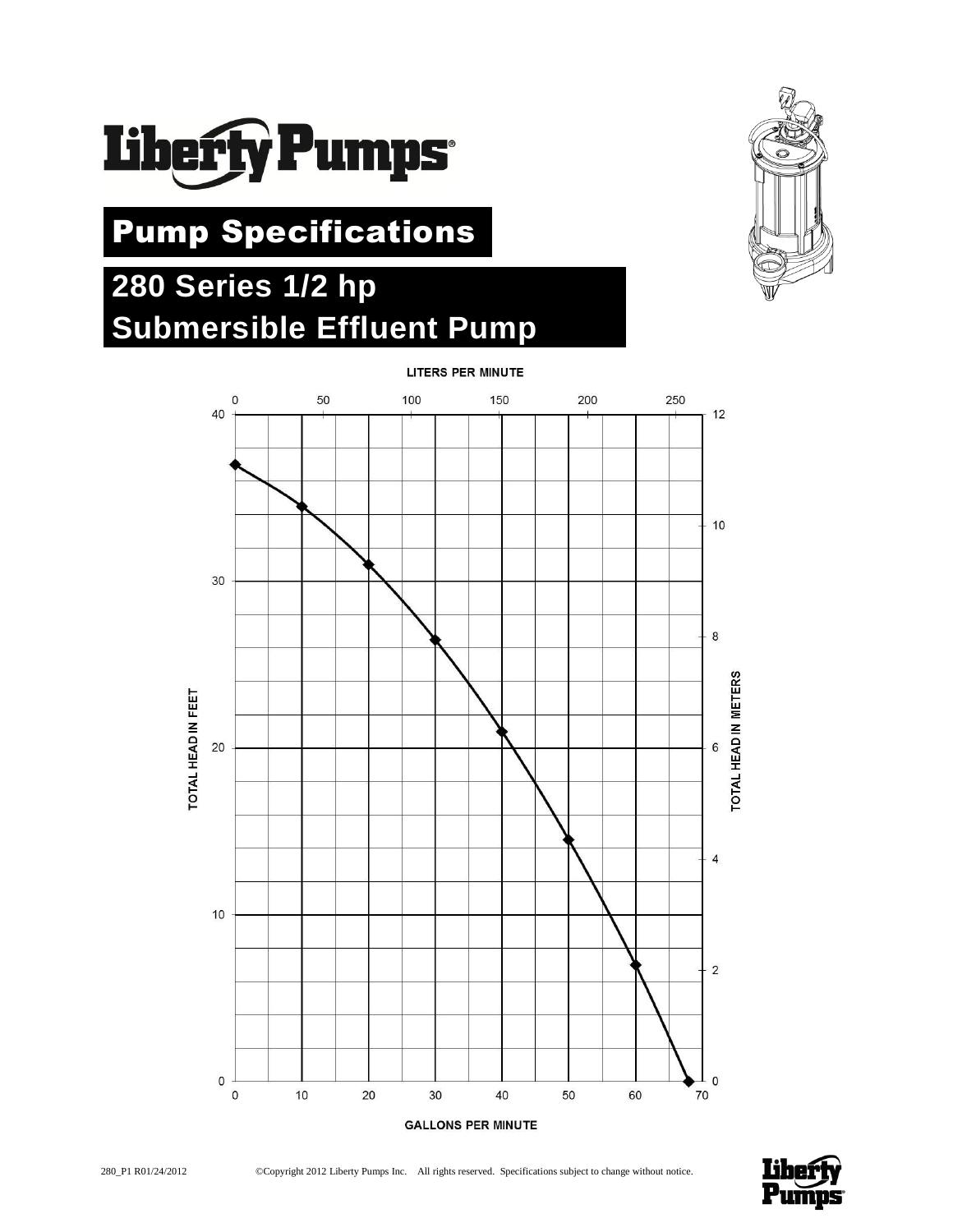# 280-Series Dimensional Data



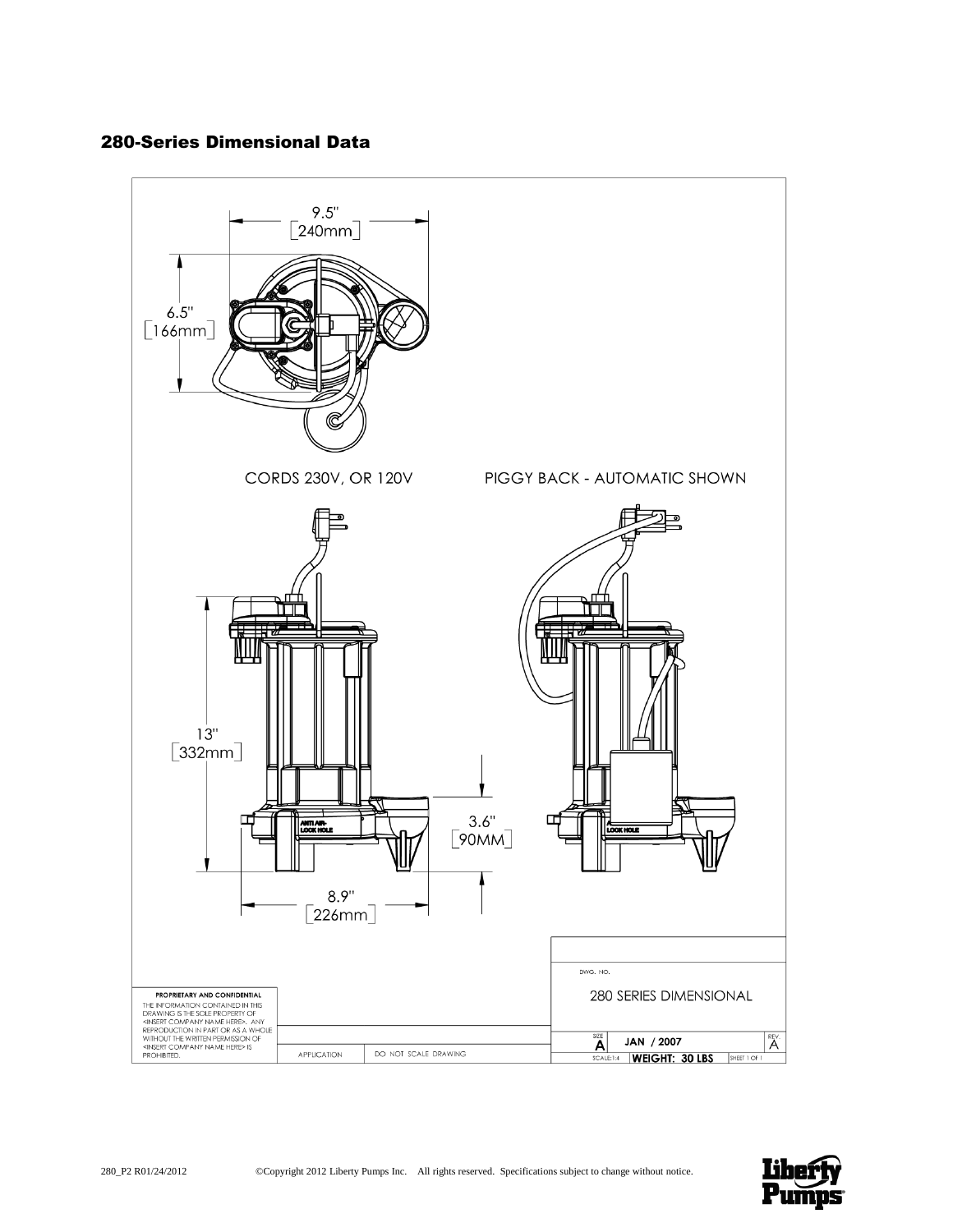# 280-Series Electrical Data

| <b>MODEL</b> | HP  | <b>VOLTAGE</b> | <b>PHASE</b> | <b>FULL</b><br><b>LOAD</b><br><b>AMPS</b> | <b>LOCKED</b><br><b>ROTOR</b><br><b>AMPS</b> | <b>THERMAL</b><br><b>OVERLOAD</b><br><b>TEMP</b> | <b>STATOR</b><br><b>WINDING</b><br><b>CLASS</b> | <b>CORD</b><br><b>LENGTH</b><br>FT. | <b>DISCHARGE</b> | <b>AUTOMATIC</b>                                                 |
|--------------|-----|----------------|--------------|-------------------------------------------|----------------------------------------------|--------------------------------------------------|-------------------------------------------------|-------------------------------------|------------------|------------------------------------------------------------------|
| 280          | 1/2 | 115            | 1            | 8.5                                       | 23                                           | 105°C / 221°F                                    | B                                               | 10                                  | 11/2             | <b>NO</b><br><b>MANUAL</b>                                       |
| 281          | 1/2 | 115            | 1            | 8.5                                       | 23                                           | 105°C / 221°F                                    | B                                               | 10                                  | 11/2             | <b>YES</b><br><b>INTEGRAL</b><br><b>FLOAT</b>                    |
| 283          | 1/2 | 115            | 1            | 8.5                                       | 23                                           | 105°C / 221°F                                    | B                                               | 10                                  | 11/2             | <b>YES</b><br><b>PIGGY BACK</b><br><b>FLOAT</b>                  |
| 287          | 1/2 | 115            | 1            | 8.5                                       | 23                                           | 105°C / 221°F                                    | B                                               | 10                                  | 11/2             | <b>YES</b><br><b>INTEGRAL</b><br><b>VERTICLE</b><br><b>FLOAT</b> |
| 280HV        | 1/2 | 208-230        | $\mathbf{1}$ | 4.6                                       | 12.5                                         | 105°C / 221°F                                    | B                                               | 10                                  | 11/2             | NO.<br><b>MANUAL</b>                                             |
| 281HV        | 1/2 | 208-230        | 1            | 4.6                                       | 12.5                                         | 105°C / 221°F                                    | B                                               | 10                                  | 11/2             | <b>YES</b><br><b>INTEGRAL</b><br><b>FLOAT</b>                    |
| 283HV        | 1/2 | 208-230        | 1            | 4.6                                       | 12.5                                         | 105°C / 221°F                                    | B                                               | 10                                  | 11/2             | <b>YES</b><br><b>PIGGY BACK</b><br><b>FLOAT</b>                  |
| 287HV        | 1/2 | 208-230        | 1            | 4.6                                       | 12.5                                         | 105°C / 221°F                                    | B                                               | 10                                  | 11/2             | <b>YES</b><br><b>INTEGRAL</b><br><b>VERTICLE</b><br><b>FLOAT</b> |

# 280-Series Cord Length Options\*

| Model                                                                               | 10'      | $25'(-2)$ | $35'(-3)$ | $50'(-5)$ |  |
|-------------------------------------------------------------------------------------|----------|-----------|-----------|-----------|--|
| 280                                                                                 | Standard | Optional  | Optional  | Optional  |  |
| 281                                                                                 | Standard | Optional  | Optional  | Optional  |  |
| 283                                                                                 | Standard | Optional  | Optional  | N/A       |  |
| 287<br>Standard                                                                     |          | Optional  | N/A       | N/A       |  |
| 10' cord length standard on all models. For optional lengths, add "-2, -3           |          |           |           |           |  |
| or -5" suffix to model number.<br>Example: for model 280 with 35' cord. Order 280-3 |          |           |           |           |  |
|                                                                                     |          |           |           |           |  |

**WARNING: \***Always use a replacement power cord assembly of the same length and type as originally installed on the Liberty product. Using a cord of improper gauge or length may lead to exceeding the electrical rating of the cord and could result in death, injury, fire or other significant failure.

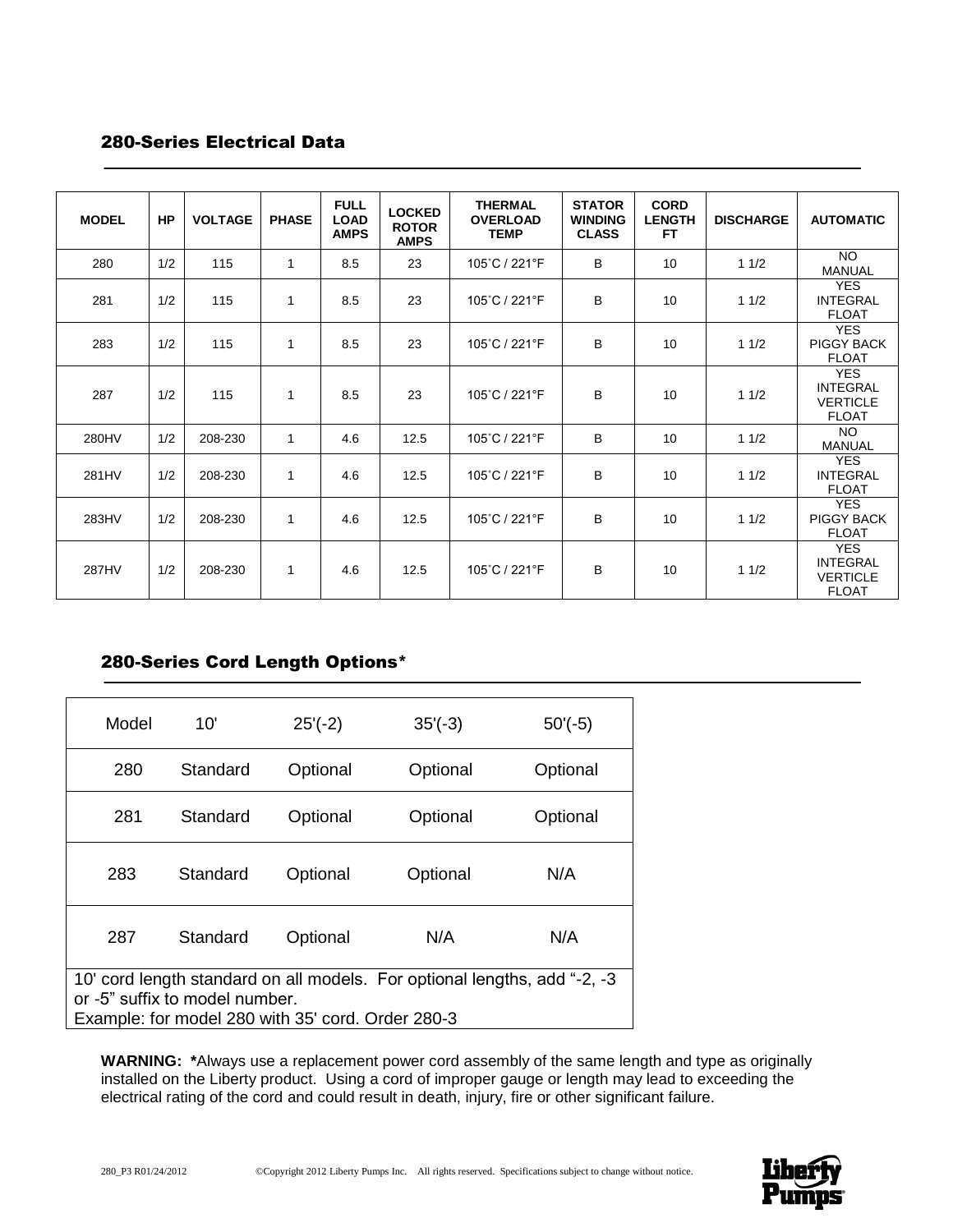# 280-Series Technical Data

| <b>IMPELLER</b>              | <b>VORTEX ENGINEERED</b><br><b>POLYMER</b>               |
|------------------------------|----------------------------------------------------------|
| <b>SOLIDS HANDLING SIZE</b>  | $\frac{3}{4}$                                            |
| <b>PAINT</b>                 | POWDER COAT                                              |
| <b>MAX LIQUID TEMP</b>       | 60°C/ 140°F                                              |
| <b>MAX STATOR TEMP</b>       | <b>CLASS B</b><br>130°C/266°F                            |
| <b>THERMAL OVERLOAD</b>      | 105°C / 221°F                                            |
| <b>POWER CORD TYPE</b>       | SJTW (10ft & 25ft models)<br>SJTOOW (35ft & 50ft models) |
| <b>MOTOR HOUSING/ VOLUTE</b> | <b>CLASS 25 CAST IRON</b>                                |
| <b>SHAFT</b>                 | <b>STAINLESS</b>                                         |
| <b>HARDWARE</b>              | <b>STAINLESS</b>                                         |
| <b>ORINGS</b>                | <b>BUNA N</b>                                            |
| <b>MECHANICAL SEAL</b>       | UNITIZED CERAMIC<br>CARBON                               |
| <b>WEIGHT</b>                | 30 LBS                                                   |

# 280-Series Specifications

## **1.01 GENERAL:**

The contractor shall provide labor, material, equipment, and incidentals required to provide (QTY) centrifugal pumps as specified herein. The pump models covered in this specification are Series 280 single phase pumps. The pump furnished for this application shall be model \_\_\_\_\_\_\_\_\_\_\_\_\_\_as manufactured by Liberty pumps.

#### **2.01 OPERATING CONDITIONS:**

Each submersible pump shall be rated at 1/2 hp\_\_\_\_\_volts, single phase, 60 Hz.,. 3450 RPM. The unit shall produce \_\_\_\_\_\_G.P.M. at \_\_\_\_\_\_ feet of total dynamic head.

The submersible pump shall be capable of handling effluent with 3/4" solid handling capability. The submersible pump shall have a shutoff head of 37 feet and a maximum flow of 62 GPM @ 5 feet of total dynamic head.

The pump shall be controlled with:

- \_\_\_\_\_\_A piggy back style on/off float switch.
- \_\_\_\_\_\_An integrally wired on/off float switch.
- \_\_\_\_\_\_A Vertical Mechanical Float (VMF) type on/off switch.
- \_\_\_\_\_\_A NEMA 4X outdoor simplex control panel with three float switches and a high water alarm.
- \_\_\_\_\_\_A NEMA 1 indoor simplex control panel with three float switches and a high water alarm.
- \_\_\_\_\_\_A NEMA 4X outdoor simplex control panel with four float switches and a high water alarm.
- \_\_\_\_\_\_A NEMA 1 indoor simplex control panel with four float switches and a high water alarm.
- \_\_\_\_\_\_A NEMA 4X outdoor duplex control panel with three float switches and a high water alarm.
- \_\_\_\_\_\_A NEMA 1 indoor duplex control panel with three float switches and a high water alarm.
- \_\_\_\_\_\_A NEMA 4X outdoor duplex control panel with four float switches and a high water alarm.
- \_\_\_\_\_\_A NEMA 1 indoor duplex control panel with four float switches and a high water alarm.

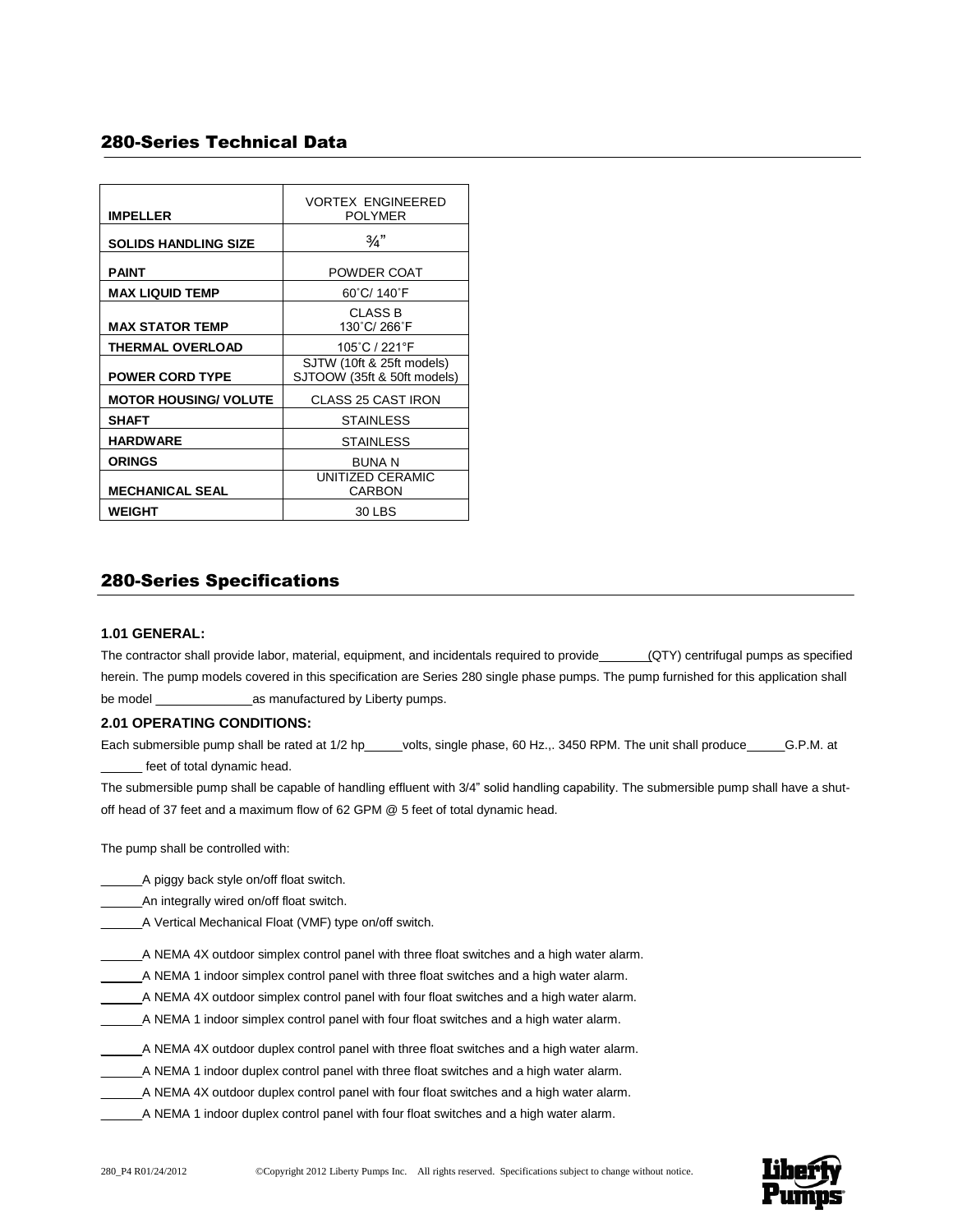#### **3.01 CONSTRUCTION:**



Each submersible pump shall be equal to the certified Series 280 SERIES pumps as manufactured by Liberty Pumps, Bergen NY. The castings shall be constructed of class 25 cast iron. The motor housing shall be oil filled to dissipate heat. Air filled motors shall not be considered equal since they do not properly dissipate heat from the motor. All mating parts shall be machined and sealed with a Buna-N o-ring. All fasteners exposed to the liquid shall be stainless steel. The motor shall be protected on the top side with sealed cord entry plate with molded pins to conduct electricity eliminating the ability of water to enter internally through the cord. The motor shall be protected on the lower side with a unitized ceramic/carbon seal with stainless steel housings and spring. The pump shall be furnished with stainless steel handle.

#### **4.01 ELECTRICAL POWER CORD**

The submersible pump shall be supplied with 10, 25, 35, or 50 feet of multiconductor power cord. It shall be cord type SJTW, or SJTOOW capable of continued exposure to the pumped liquid. The power cord shall be sized for the rated full load amps of the pump in accordance with the National Electric Code. The power cable shall not enter the motor housing directly but will conduct electricity to the motor by means of a water tight compression fitting cord plate assembly, with molded pins to conduct electricity. This will eliminate the ability of water to enter internally through the cord, by means of a damaged or wicking cord.

#### **5.01 MOTORS**

Single phase motors shall be oil filled, permanent split capacitor, class B insulated NEMA B design, rated for continuous duty. At maximum load the winding temperature shall not exceed 130 degrees C unsubmerged. Since air filled motors are not capable of dissipating heat they shall not be considered equal. The pump motor shall have an integral thermal overload switch in the windings for protecting the motor. The capacitor circuit shall be mounted internally in the pump.

#### **6.01 BEARINGS AND SHAFT**

An upper and lower ball bearing shall be required. The ball bearing shall be a single ball / race type bearing. Both bearings shall be permanently lubricated by the oil, which fills the motor housing. The motor shaft shall be made of 300 or 400 series stainless steel and have a minimum diameter of .311"

### **7.01 SEALS**

The pump shall have a unitized carbon / ceramic seal with stainless steel housings and spring equal to Crane Type 6A. The motor plate / housing interface shall be sealed with a Buna-N o-ring.

#### **8.01 IMPELLER**

The impeller shall be vortex style made of an engineered polymer, with pump out vanes on the back shroud to keep debris away from the seal area. It shall be threaded to the motor shaft.

#### **9.01 CONTROLS**

All pumps can be supplied with a CSA and UL approved VMF type switch, an integrally wired wide angle tilt float switch, or piggy back type wide angle tilt float switches. The piggy back style switches are equipped with a plug that allows the pump to be operated manually without the removal of the pump in the event that a switch becomes inoperable. Manual pumps are operable by means of a pump control panel.